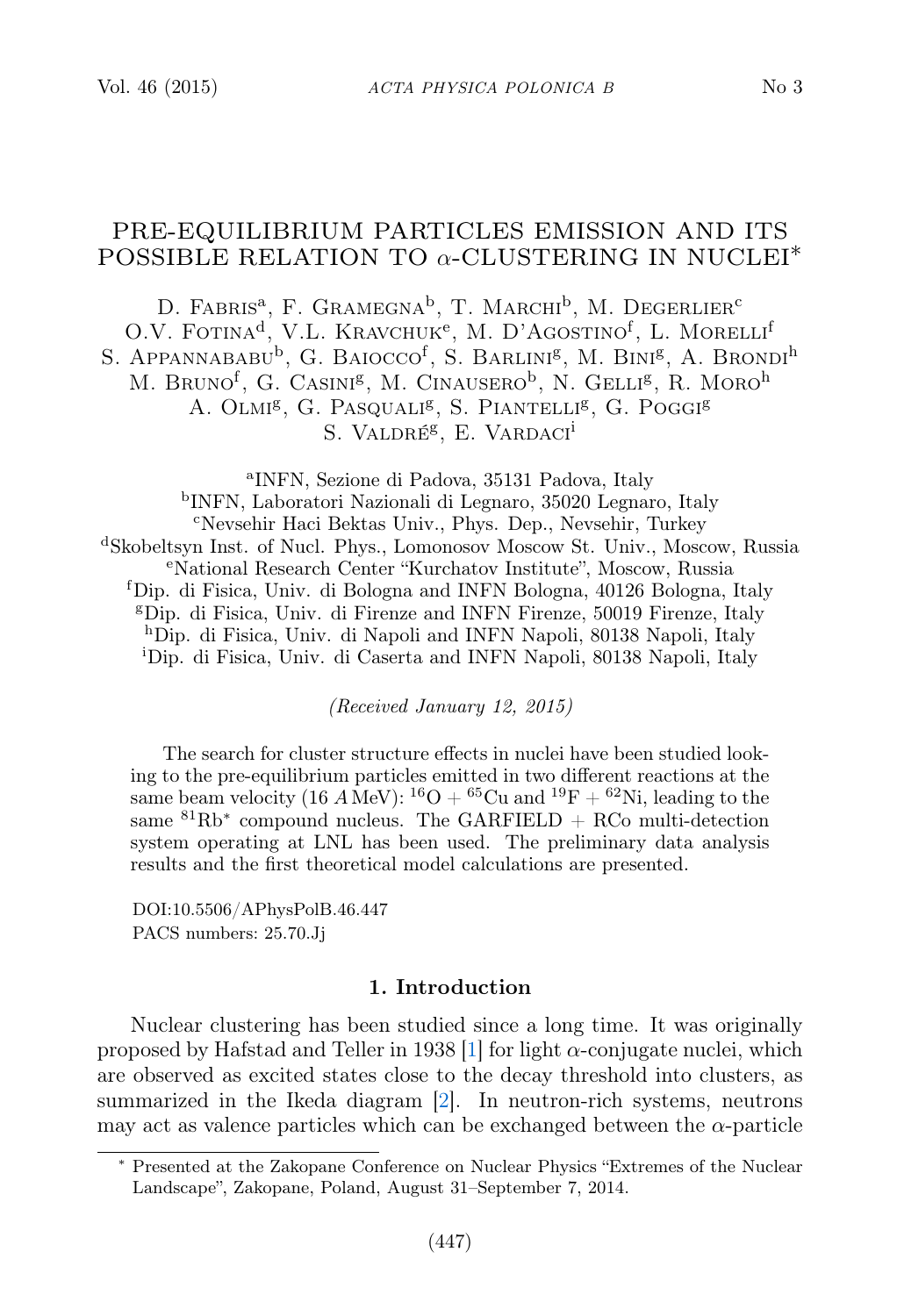cores, as suggested in the extended Ikeda diagram. Recently, nuclear clustering has gained large interest due to the study of weakly bound nuclei at the drip lines, where clustering might be the preferred structural mode especially in the case of light nuclei [\[3\]](#page-3-2). Presently, these structures are mainly described by theory since the low intensity of the exotic beams available prevents the experimental accessibility to such exotic structures. In this regards, waiting for the availability of the new generation of radioactive beam facilities like SPES, HIE-ISOLDE and SPIRAL2 [\[4\]](#page-4-0), it is of particular interest to search for  $\alpha$ -clustering effects looking to non-traditional observables, like those deriving from pre-equilibrium process studies, which may bring new information on the cluster formation process.

# 2. Previous studies

In the past, the system  $^{16}O + ^{116}Sn$  at different bombarding energies has been studied with the aim to identify the amount of pre-equilibrium emission in asymmetric entrance channel reactions, comparing protons and  $\alpha$ -particles experimental spectra with the Hybrid Exciton Model predictions [\[5\]](#page-4-1). The model uses a modified PACE2 code and the relaxation process is accounted for by the exciton model, based on the Griffin model [\[6\]](#page-4-2). The main parameter to be set is the initial number of excitation  $(n_0 =$  $n_{\text{particles}} + n_{\text{holes}}$ , mainly related to the projectile properties, that can be estimated from the empirical trend described in the work of Cindro *et al.* [\[7\]](#page-4-3). The model described quite well the protons spectra at all the incident energies measured. On the contrary, an enhanced fast  $\alpha$ -particle production was observed at forward angles. A possible explanation of this increase of  $\alpha$  particles might be related to the  $\alpha$ -cluster structure of the <sup>16</sup>O projectile [\[8\]](#page-4-4). To take into account this effect, a pre-formation cluster probability has been introduced in the model, considering a second starting configuration in which the  $^{16}$ O projectile is supposed to be divided into a  $^{12}$ C core plus an  $\alpha$  particle. The probability of occurrence of this configuration is the free parameter to be determined from the comparison with the experiment. While the shape of the energy spectra have been better reproduced with a quite sizeable probability (up to 50%) of  $\alpha$ -cluster probability, still there are problems to reproduce the multiplicity of light charged particles. This fact has to be understood and may be studied changing the parameters of the statistical-model, like it was performed in the past works on similar subject [\[9,](#page-4-5) [10\]](#page-4-6).

#### 3. Experimental details and preliminary results

In order to obtain, in a model independent way, a confirmation of possible effects of  $\alpha$ -cluster structure in the projectile, two fusion reactions  $^{16}O$  $+$  <sup>65</sup>Cu and <sup>19</sup>F  $+$  <sup>62</sup>Ni have been studied at 16 A MeV incident energy. The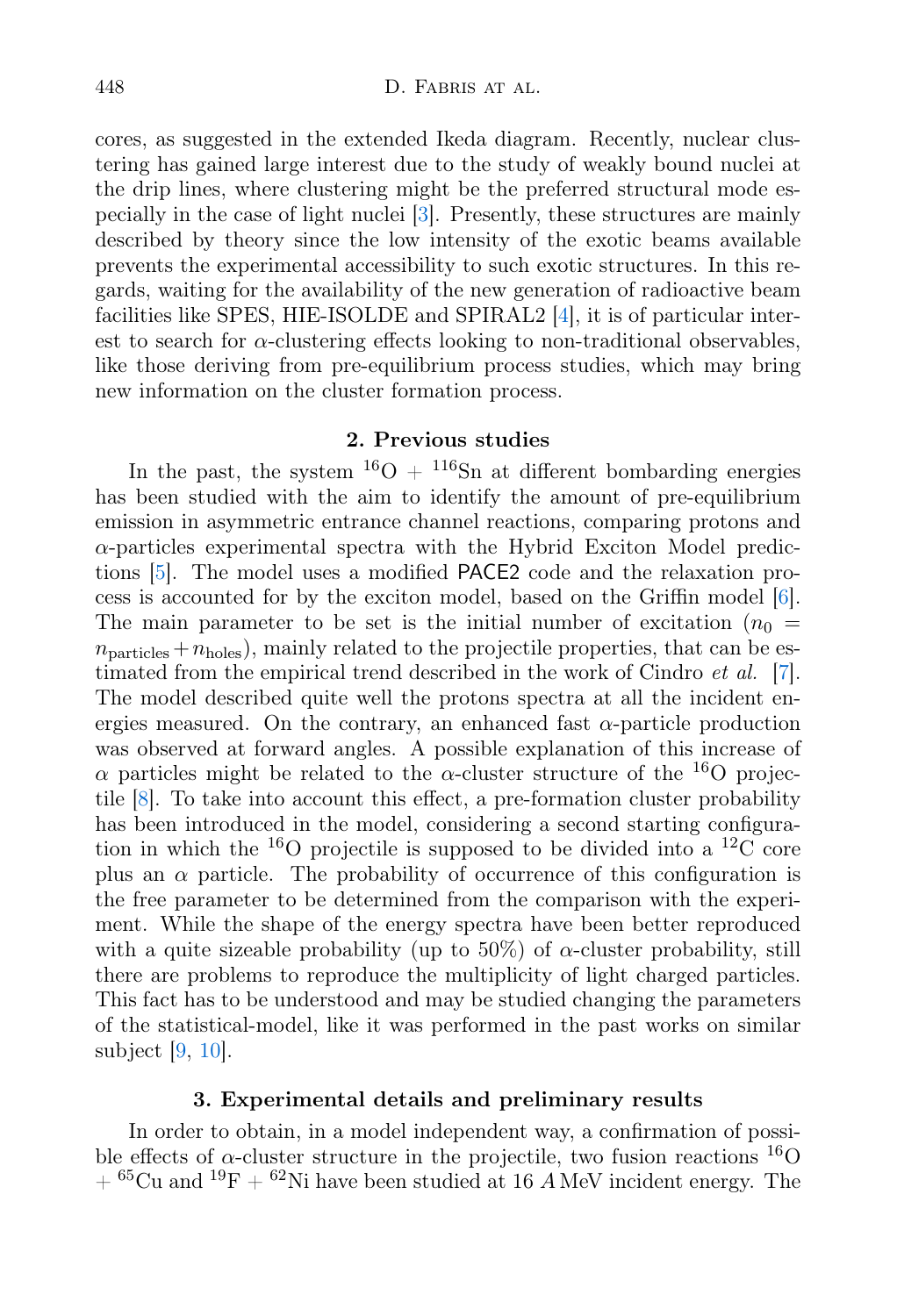same projectile velocity was chosen since the pre-equilibrium emission is expected to be mostly dependent on this parameter [\[11\]](#page-4-7), as a consequence, the fast emission process is predicted to be almost the same for both systems. The experiment has been performed at the Laboratori Nazionali di Legnaro, with the beams provided by the TANDEM-ALPI acceleration system. The experimental setup used is the GARFIELD array implemented with the Ring Counter (RCo), at forward angles, fully equipped with digital electronics [\[12\]](#page-4-8). Fully identified light charged particles, detected in GARFIELD and RCo, have been measured in coincidence with Evaporation Residues (ER) detected in RCo in an angular range  $\theta = 8.6^{\circ} - 17^{\circ}$ . The first comparison between the two reactions shows very similar experimental proton spectra on the whole angular range. On the contrary, a much larger difference is observed in the  $\alpha$ -particle spectra at the most forward angles. The predictions of the evaporative code PACE4, which takes into account the difference in the compound nucleus excitation energies, confirm that the purely statistical emission spectra should be very similar for the two systems, supporting the idea that a second fast emission source for both systems is needed.



Fig. 1. Comparison of laboratory energy spectra (black dots) of a particles and protons for the systems <sup>16</sup>O + <sup>65</sup>Cu (left panels) and <sup>19</sup>F + <sup>62</sup>Ni (right panels) with preliminary calculations from Hybrid Exciton Model (black line). Evaporative (dashed line) and pre-equilibrium (dot-dashed line) Model contributions are shown together with PACE4 calculations (dotted line). The distributions have been normalized to the total area.

Waiting for the data sorting and calibration procedure to be completed, for a first estimate of the expected fast emission in the two cases, the data have been compared with the predictions of the Hybrid Exciton Model, as shown in Fig. 1. For the system  ${}^{16}O + {}^{65}Cu$ , with an initial exciton number of  $n_0 = 17$  (16p + 1h), the calculations reasonably describe the shape of the  $\alpha$ -particle spectra, except for an underestimation at the forward angles in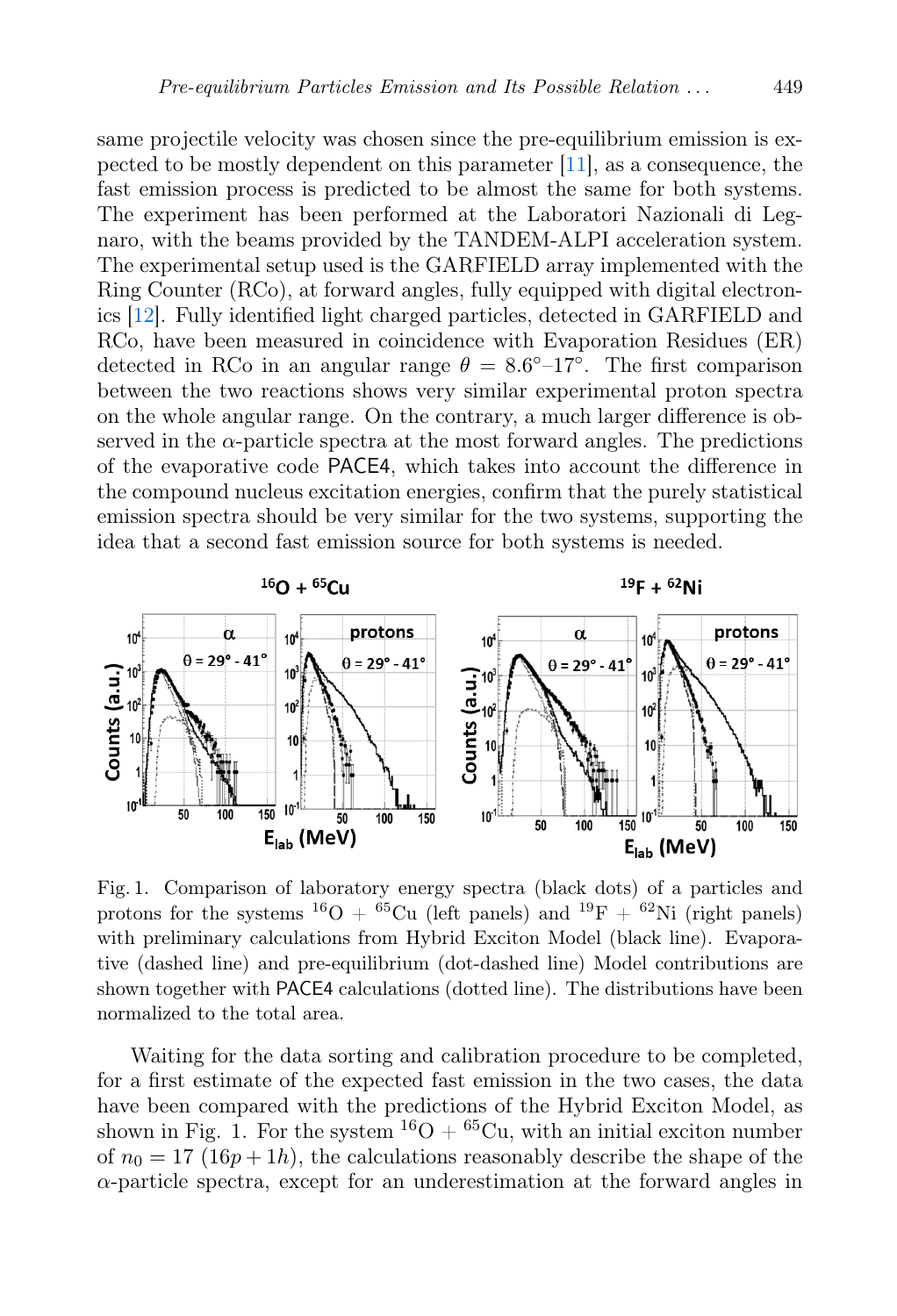GARFIELD. On the contrary, with the same initial  $n_0$ , the model strongly overestimates the proton pre-equilibrium emission. In the case of  ${}^{19}F + {}^{62}Ni$ , with an initial  $n_0 = 20$  (19p + 1h), the overproduction of fast  $\alpha$  particles is even larger than in the previous reaction, while even in this case the protons are largely overestimated. A possible explanation for the larger production of fast  $\alpha$  particles may be the lower energy needed to break up the <sup>19</sup>F nucleus into  $\alpha + {}^{15}N$  (4.01 MeV) with respect to the  ${}^{16}O$  to be divided into  $\alpha + {}^{12}C$  (7.2 MeV).

## 4. Conclusions

We have studied the secondary particle emission from the reactions 265 MeV <sup>16</sup>O + <sup>65</sup>Cu and 304 MeV <sup>19</sup>F + <sup>62</sup>Ni in order to probe  $\alpha$ -clustering effects in nuclei. From the preliminary comparison between the two systems, a difference in the fast  $\alpha$ -decay channel has been evidenced, which can be related to the difference in the projectile structure. In the meanwhile the data sorting will be completed, the first comparison with the Hybrid Exciton Model has shown that the shape of the  $\alpha$ -particle spectra are reasonably reproduced. On the contrary, using the same initial parameters, the fast emitted protons are largely overestimated. The fact that the model is not able to reproduce protons and  $\alpha$  particles, with the same starting parameters, was already seen in our study of the system  $^{16}O + ^{116}Sn$ . In that case, introducing some pre-formation probability in the projectile a better description of the  $\alpha$  spectra was obtained, even if there were still problems to reproduce the particles multiplicities. As a consequence, a more complete analysis is needed to understand the process, looking to all different light charged particles and taking advantage of the large angular range in which the particles have been identified. This will permit to better disentangle the pre-equilibrium emission. For this purpose, a complete analysis, like the one reported in previous paper on similar systems [\[13,](#page-4-9) [14\]](#page-4-10), will be performed, able to correlate the velocity and angular ranges of the heavy fragments and light charged particles. From the theoretical point of view, on the one hand, the Hybrid Exciton Model needs to be upgraded including all possible decay channels. On the other hand, it is under study the use of other theoretical approaches like the Antisymmetrized Molecular Dynamics (AMD) code [\[15\]](#page-4-11).

## REFERENCES

- <span id="page-3-0"></span>[1] L.R. Hafstad, E. Teller, Phys. Rev. 54[, 681 \(1938\).](http://dx.doi.org/10.1103/PhysRev.54.681)
- <span id="page-3-1"></span>[2] K. Ikeda et al., [Prog. Theor. Phys. Suppl.](http://dx.doi.org/10.1143/PTPS.E68.464 ) E68, 464 (1968).
- <span id="page-3-2"></span>[3] W. von Oertzen et al., Phys. Rep. 432[, 43 \(2006\).](http://dx.doi.org/10.1016/j.physrep.2006.07.001)